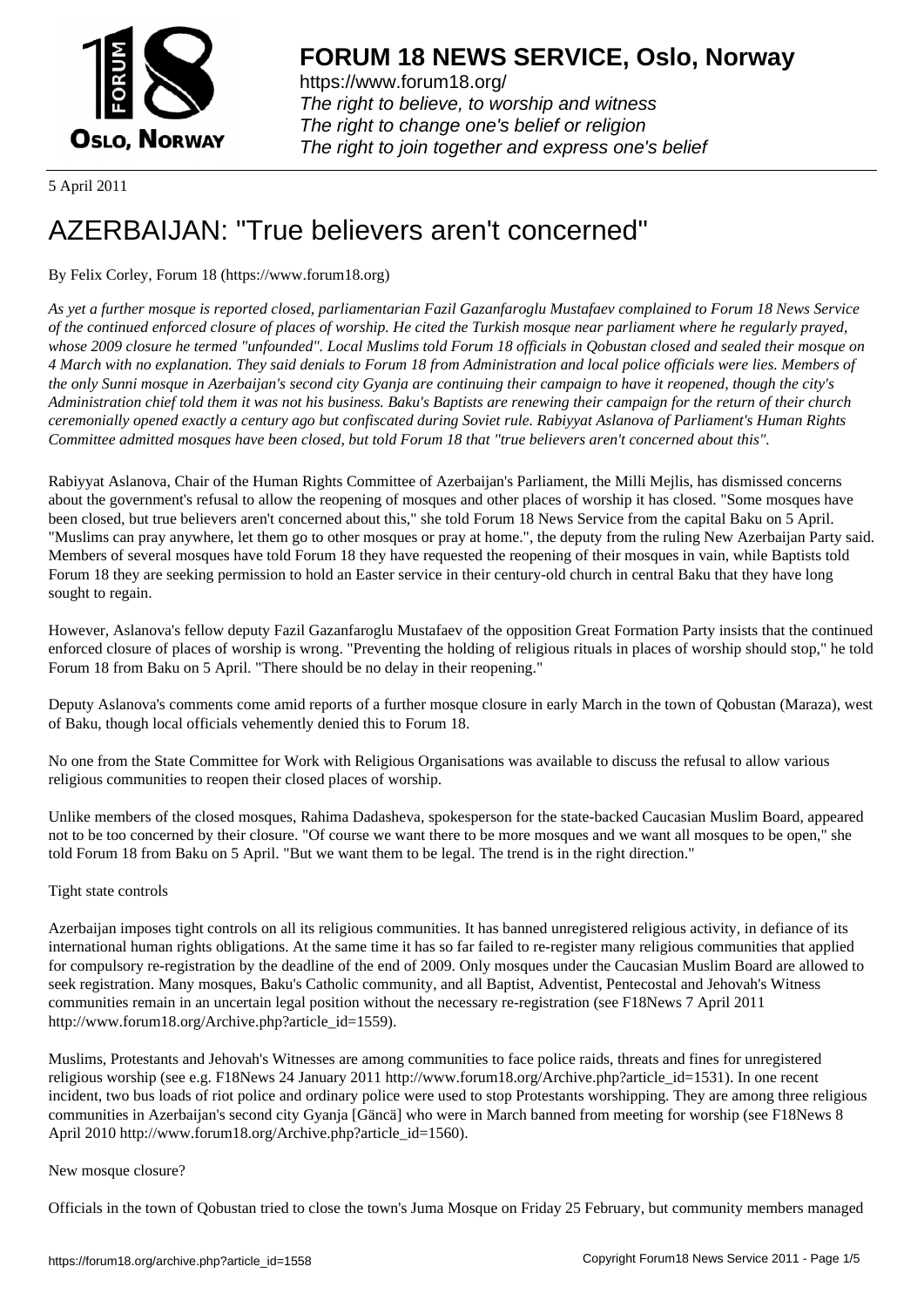$\boldsymbol{\mathcal{S}}$  and sealed the most prayers before prayers before prayers before prayers before prayers before prayers before prayers before prayers that the most prayers between dones and between dones and between dones and on the orders of Administration Head Ismail Veliev. Officials refused to give any reason for their action, residents told Forum 18. However, they attributed the closure to officials' concern that Muslims gathering in the mosque could become involved in public protests.

After news of the closure, a photo of what local people said was the seal on the mosque door and a video of about 15 men praying outside in the snow was posted on the website of the opposition newspaper Azadliq on 4 March, police and the local Prosecutor's Office began hunting those who had provided the information, residents told Forum 18. "The police chief told people that if anyone gives further information about the mosque closure to the newspapers he will arrest them."

The Juma Mosque was built in 1994 and is under the jurisdiction of the Muslim Board. It appears on the current list of religious organisations registered with the State Committee. Forum 18 was unable to reach the mosque's imam, Haji Dergah.

Qobustan's other mosque is the Heydar Aliyev Mosque, named after Azerbaijan's late President. "Some believers won't go to pray there, because they believe that a mosque is the house of God, and should never be given the name of a political leader," one resident told Forum 18.

### Officials deny mosque closure

However, officials totally denied that they had closed any mosque in Qobustan. "Both mosques in the town are functioning normally, as well as the Christian Molokan prayer house," Avtandil Ashikarov of the Culture, Sport and Health Department of Qobustan Regional Administration insisted to Forum 18 on 4 March. "Ismail Veliev gave no such order to close a mosque. The local authorities don't have the right to intervene in the affairs of religious organisations, so it could not have happened."

Similarly an officer of Qobustan Regional Police – who would not give his name or rank – denied any mosque closure. "No mosque has been closed or sealed. It's a lie – you've been given false information," he told Forum 18 on 5 April.

Dadasheva of the Caucasian Muslim Board told Forum 18 that after reading about the closure in the paper she had consulted a colleague, who did not confirm the closure. "As far as I know there is no problem there."

However, local residents insisted to Forum 18 the same day that the Juma Mosque remains sealed. They said police and Prosecutor's Office officials continue to harass local Muslims, who are preparing to launch public protests over the closure.

Gyanja's Sunni mosque remains closed

Members of the only Sunni mosque in Gyanja, known as the Albanian Mosque, have seen "no movement" in their campaign to achieve its reopening, community member Vidadi Abbasov told Forum 18 from city on 4 April. "The only hope we have is what God gives."

The Mosque – which opened in 1995 – was suddenly closed by the authorities in 2009 without explanation (see F18News 17 September 2009 http://www.forum18.org/Archive.php?article\_id=1350). Mosque members are now forced to pray in small groups in private homes, though under often close police surveillance (see F18News 24 January 2011 http://www.forum18.org/Archive.php?article\_id=1531).

Abbasov told Forum 18 that the Mosque building was given to the Culture Ministry for use as a library, though he said it has not yet opened.

But Rufat Nuriev, head of the Cultural Heritage Department at the Culture Ministry in Baku, denied that the building is in its hands. "The building was used illegally for religious purposes in the 1990s," he insisted to Forum 18 on 5 April. "We don't know who these people were and the community didn't have registration." He said the building is in the hands of the city Administration, which is in charge of establishing the library there.

Abbasov said that after earlier letters to President Ilham Aliyev, the State Committee, and the head of the Caucasian Muslim Board Sheikh-ul-Islam Allahshukur Pashazade failed to secure the building's return for worship, the community has continued its campaign. He said it has put its case to the new Head of the city Administration, Elmar Veliev, appointed in February 2011. "He told us the issue was not his business," Abbasov lamented to Forum 18.

Also in Gyanja, riot police have been used to stop Protestants worshipping. They are among three religious communities in the city banned in March from meeting for worship (see F18News 8 April 2010 http://www.forum18.org/Archive.php?article\_id=1560).

Baku's Turkish mosque remains closed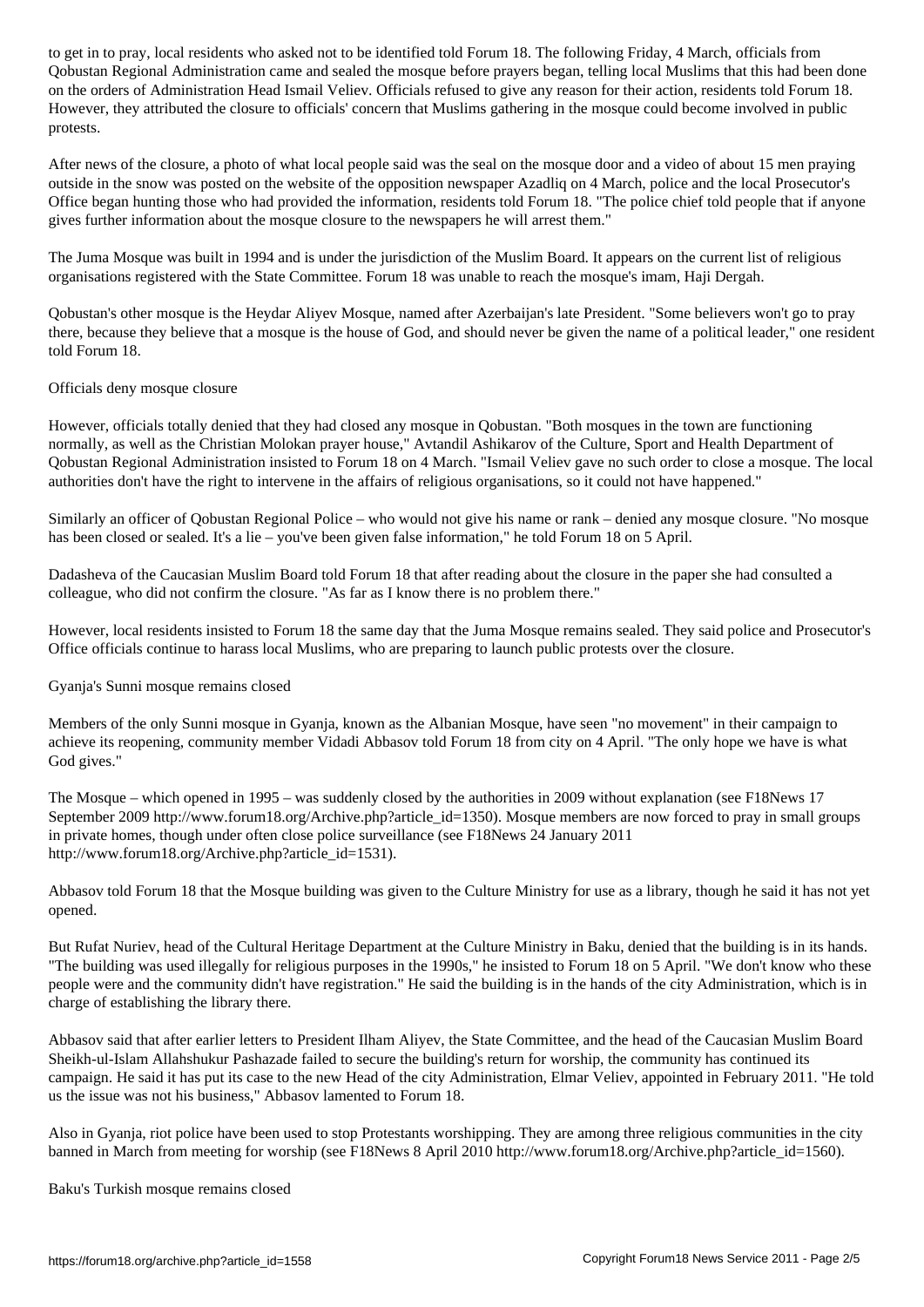government expense in the 1990s close to Azerbaijan's parliament. "I used to pray there regularly until it was closed in 2009," he told Forum 18. "Its closure is unfounded." He said claims that the building is being renovated are untrue. "I can't see any repairs underway." He called for its reopening.

The Mosque was along with other mosques targeted by a 2008 "temporary" ban on praying outside all mosques in the country, which still continues (see F18News 18 September 2008 http://www.forum18.org/Archive.php?article\_id=1188). It was subsequently closed (see F18News 17 September 2009 http://www.forum18.org/Archive.php?article\_id=1350).

However, government parliamentary deputy Aslanova insists that the closure was ordered on the grounds of safety because of the danger of landslides underneath the building. "Permission should never have been given to build on that site," she claimed to Forum 18.

Dadasheva of the Caucasian Muslim Board insisted to Forum 18 that the issue of the mosque lies in the hands of the state, not her Board.

Baku's Abu-Bekr mosque remains closed.

Members of Baku's Abu-Bekr mosque – hit by a grenade attack in August 2008 that killed several people – have rejected state claims that it remains too dangerous to reopen the mosque. The community has made repeated efforts to return to their Mosque (see eg. F18News 16 April 2009 http://www.forum18.org/Archive.php?article\_id=1284). "Officials keep the mosque closed and won't say when it might reopen," the community's lawyer Javanshir Suleymanov told Forum 18 from Baku on 4 April. "We don't know which government agency is holding this up."

A court ruling in 2009 that the Mosque should be allowed to reopen was overturned (see F18News 17 September 2009 http://www.forum18.org/Archive.php?article\_id=1350). After this, Suleymanov said, the community lodged a complaint to the United Nations Human Rights Committee (see F18News 17 September 2009 http://www.forum18.org/Archive.php?article\_id=1350). The Committee has sought and received further documentation backing up the complaint, but has not yet issued a ruling, the lawyer added.

Suleymanov added that the mosque's imam Gamet Suleymanov (no relation) lodged a case against the Azerbaijani government to the European Court of Human Rights (ECtHR) in Strasbourg (Application No. 16599/09) over its failure to recognise anyone as victims of the attack. The Court told Forum 18 on 5 April that it registered the case on 13 March 2009, but that no admissibility decision has yet been taken.

Parliamentary deputy Gazanfaroglu is among those who insist that "there should be no delay in reopening the Abu-Bekr Mosque".

When will promised mosque completion begin?

Although building work at the Fatima Zahra Mosque in Baku's Surakhani District remains at a standstill, community leader Tofig Razizade remains optimistic that the state will resume the building work, complete the mosque and allow it to reopen for worship. "If the state promised that it will complete the rebuilding, we believe it will fulfil its promise," he told Forum 18 from Baku on 4 April.

After mass protests against the proposed demolition of the half-finished mosque and a ban on Friday prayers there, President Aliyev ordered in May 2010 that it be handed over to the Caucasian Muslim Board for completion and reopening. Salman Musayev, the Board's deputy head, estimated to Forum 18 the same month that completing building work and reopening the mosque would be a question of "several months" (see F18News 27 May 2010 http://www.forum18.org/Archive.php?article\_id=1451).

Razizade told Forum 18 he does not know when building will resume. He said only the guards and a handful of people pray inside the half-finished building on Fridays "so that there will not be problems", an apparent allusion to police intervention to prevent large numbers of people praying there in late 2009 when the Surakhani authorities ordered its closure and destruction.

Dadasheva of the Muslim Board told Forum 18 that the state had promised that the Fatima Zahra Mosque would be handed to it as soon as building work was completed. "The question will be resolved at a state level. I'm sure when it takes it on it will be done quickly."

No one at the Surakhani District Administration was available on 5 April to explain to Forum 18 when rebuilding will begin.

Baptists seek historic church return

Baku's Baptist community has requested permission to hold an Easter service at its historic church on the central Azadlyq street on Sunday 24 April as they await a decision on whether it will be returned. The community has been seeking the return of its church –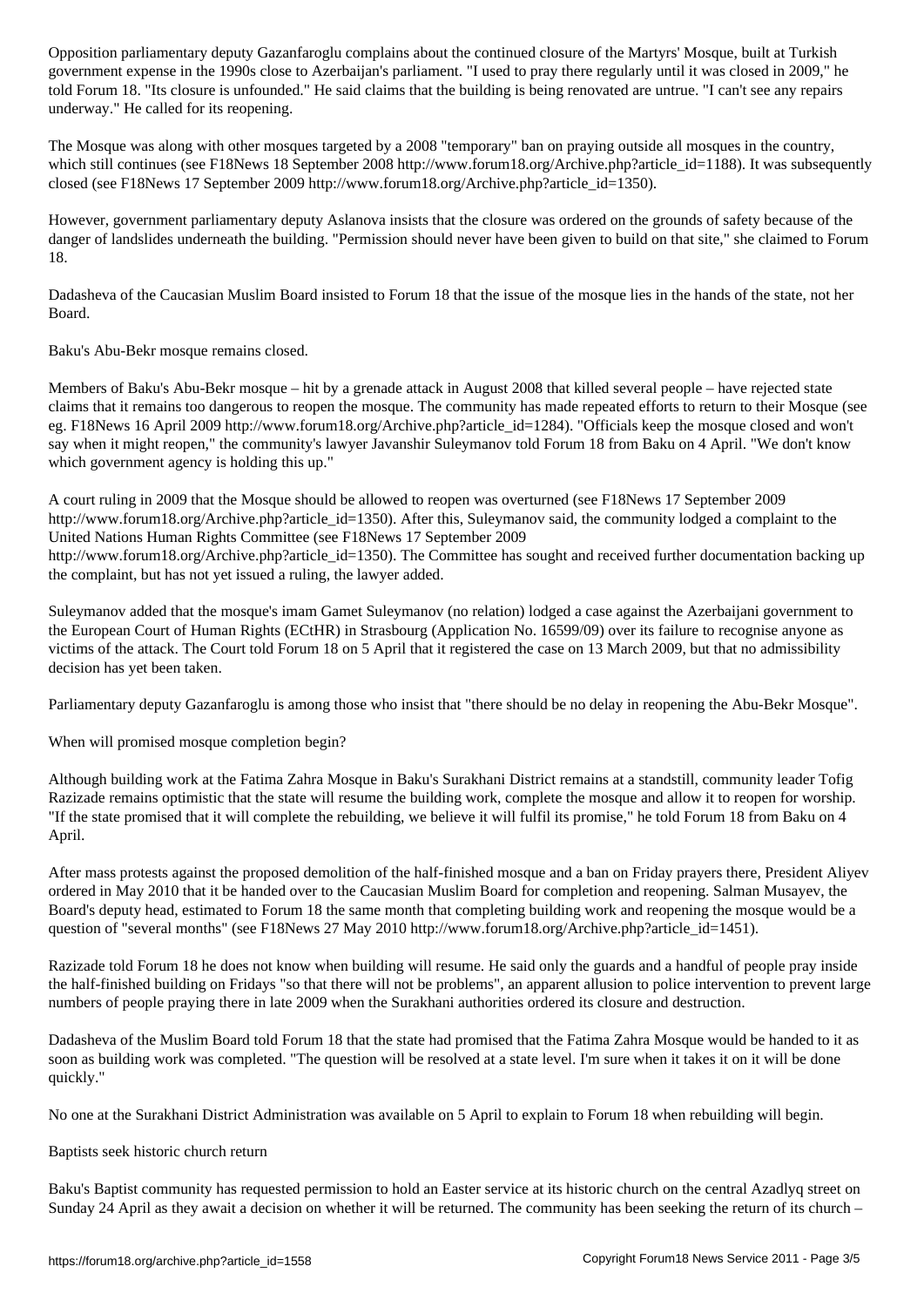into a theatre – since 1989. The church was ceremonially opened exactly 100 years ago in 1911 (see F18News 29 January 2009 http://www.forum18.org/Archive.php?article\_id=1246).

The Baptist community has renewed its appeals for the return of the church, writing in October 2010 to President Aliyev and to Hidayat Orujev of the State Committee, in December 2010, January 2011 and February 2011 to the Culture Ministry. "We want it back because it is God's house, a holy place," the head of the Baptist Union Ilya Zenchenko told Forum 18. "It offends our feelings that the church our grandparents built has not been returned."

The Baptists asked to be allowed to hold a Christmas service there, but this was refused, Zenchenko added. He said he hopes that permission for the Easter service there will be granted.

Nuriev of the Culture Ministry told Forum 18 he had never heard that the building was once a church. "No Baptist church is registered, so no application from them for the building can be considered." He declined to say whether it was just that places of worship seized from religious communities by the Communist regime had not been given back. He said the building does not belong to the Culture Ministry but to the State Property Committee.

Parliamentary deputy Gazanfaroglu said he was not aware that the building had been built by the Baptists. "But if it was built for religious purposes it should be returned," he told Forum 18.

Will Lutherans return to historic Kirche?

Another historic church building in central Baku is the century-old German Lutheran church, known as the Kirche. Currently in the hands of the Culture Ministry, the Lutheran Erl $\tilde{A}$ ¶sergemeinde congregation was forced to leave in 2010 when it was closed for renovation. The building was ceremonially reopened after extensive renovation on 26 December 2010.

However, so far it remains unclear when the Lutheran congregation will be allowed to return. "Our last service in our historic church was on Easter Sunday 2010," one church member told Forum 18. "We're looking forward to being allowed to resume our worship there soon."

Among Protestant churches, only a few have been re-registered and so given legal status. These include Baku's Erl $\tilde{A}$ ¶sergemeinde Lutheran community, three Molokan communities in Baku, Sumgait and Hilmilli, as well as New Life Church in Baku (see F18News 10 December 2010 http://www.forum18.org/Archive.php?article\_id=1520).

Georgian Orthodox denied historic property

Georgian Orthodox Christians in the north-western Gakh Region, which borders Georgia, have in the past complained about the authorities' refusal to allow them to regain historic Georgian Orthodox churches in local villages (see F18News 29 January 2009 http://www.forum18.org/Archive.php?article\_id=1246). (END)

For more background information see Forum 18's Azerbaijan religious freedom survey at http://www.forum18.org/Archive.php?article\_id=1192.

More coverage of freedom of thought, conscience and belief in Azerbaijan is at http://www.forum18.org/Archive.php?query=&religion=all&country=23.

A personal commentary on the European Court of Human Rights and conscientious objection to military service is at http://www.forum18.org/Archive.php?article\_id=1377).

A compilation of Organisation for Security and Co-operation in Europe (OSCE) freedom of religion or belief commitments can be found at http://www.forum18.org/Archive.php?article\_id=1351.

For a personal commentary, by an Azeri Protestant, on how the international community can help establish religious freedom in Azerbaijan, see http://www.forum18.org/Archive.php?article\_id=482.

A printer-friendly map of Azerbaijan is available at http://www.nationalgeographic.com/xpeditions/atlas/index.html?Parent=asia&Rootmap=azerba.

Forum 18 Postboks 6603

If you need to contact F18News, please email us at: f18news @ editor.forum18.org